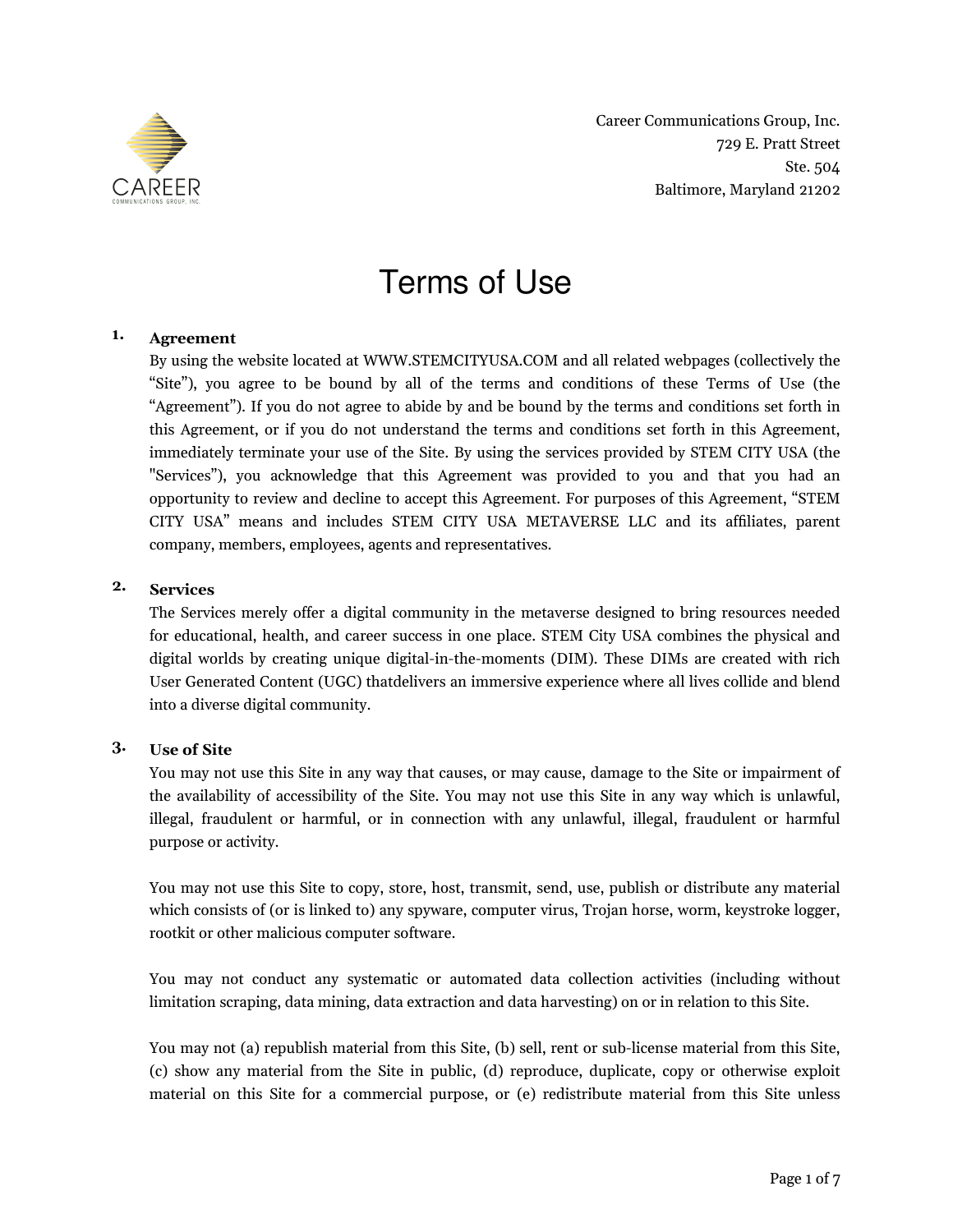granted an explicit license by STEM City USA Metaverse, LLC or its parent company.

#### **4. Use of Services**

You agree to use the Services in a lawful manner. Any use of the Services that STEM City USA, in its sole discretion, fnds inappropriate and/or offensive may result in suspension and/or termination of your account with or without notice. STEM City USA reserves the right to suspend and/or terminate your account with or without notice at any time in its sole discretion, for any reason or no reason. In the event of such suspension and/or termination, you agree to make no further use of the Services after termination or during suspension.

#### **5. Restricted Access**

Access to certain areas of this Site is restricted. STEM City USA reserves the right to restrict access to areas of this Site, or the entire Site, in STEM City USA's sole discretion. If STEM City USA provides you with a user ID and password to enable you to access restricted areas of this Site or other content or Services, you agree that you are responsible for maintaining the confdentiality of such user ID and password, and you further agree that you are fully responsible for all activities that occur under your account.

# **6. COPPA Compliance**

The Services are intended for persons 13 and older. STEM City USA does not knowingly collect any information from persons under the age of 13. Users are asked to identify their age during the registration process. STEM City USA expressly disclaims, and you expressly release STEM City USA from, any and all liability whatsoever for any controversies, claims, suits, injuries, harm, loss, penalties, damages, arising from and/or in any way related to any misrepresentations regarding the age of any User. STEM City USA reserves the right to suspend and/or terminate with or without notice the membership of any User who it believes has provided false information when registering for and/or using the Services and each User agrees to make no further use of the Services after termination and/or during suspension.

# **7. User Generated Content**

In this Agreement, "User Content" means materials (including without limitation text, images, audio material, video material and audio-visual material) that you submit to this Site, for whatever purpose. You grant to STEM City USA, LLC a worldwide, irrevocable, transferable, non-exclusive, royalty-free license to use, reproduce, adapt, publish, translate and distribute your User Content. You acknowledge and agree that your User Content shall not be illegal or unlawful, shall not infringe upon any third party's legal rights, and shall not be capable of giving rise to legal action whether against you or STEM City USA, LLC, its parent company, affliates, partners, or any third party (in each case under any applicable law).

User Content, including without limitation in connection with Users' profles, is self- reported and you understand and agree that STEM City USA does not independently verify that any or all of the User Content is appropriate, accurate, timely or complete. You understand and agree that you make your own decisions and assessments about persons to engage or engagements to accept. STEM City USA will not be responsible for the acts of other Users with respect to User Content or otherwise. STEM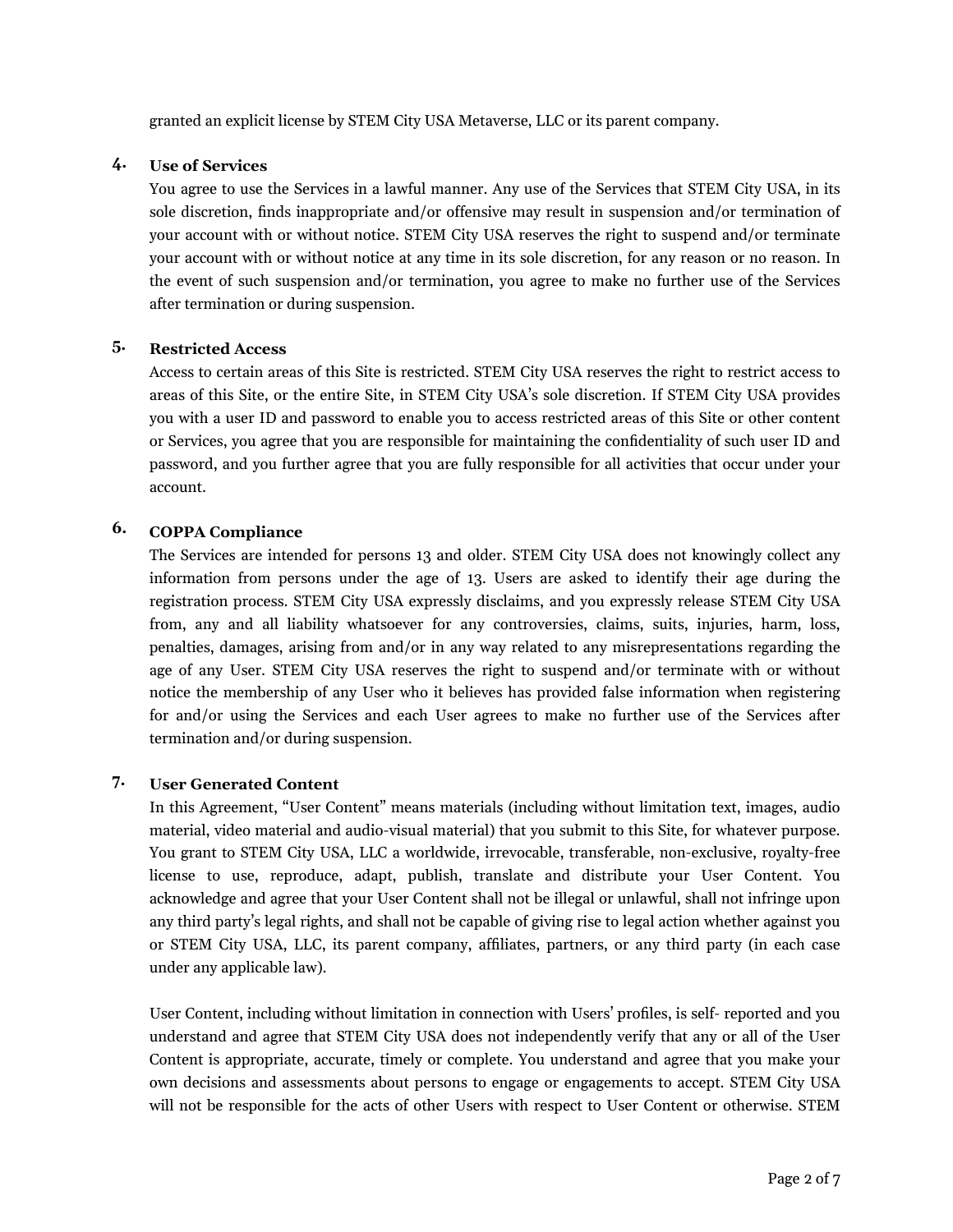City USA expressly disclaims, and you expressly release STEM City USA from, any and all liability whatsoever for any controversies, claims, suits, injuries, harm, loss and/or damages, arising from and/ or in any way related to any User Content, including without limitation to any acts of or reliance upon by other Users with respect to such User Content and/or any comments made by Users about others.

## **8. No Professional Advice; Information Only**

The information on the Site and/or provided through the Services is not intended to constitute advice and shall only be relied upon by you at your own risk. STEM City USA does not guarantee the accuracy or completeness of any information posted on the Site. Any information relied upon by you should be independently verifed for accuracy. Be advised that STEM City USA reserves the right to change the content of the Site at any time without prior notice.

## **9. Indemnifcation**

UPON ACCEPTANCE OF THIS AGREEMENT, YOU AGREE TO INDEMNIFY AND HOLD HARMLESS STEM City USA, ITS PARENT COMPANY, ITS AFFILIATES, ITS MEMBERS, MANAGERS, EMPLOYEES, AGENTS AND ITS VENDORS FROM AND AGAINST ANY AND ALL CLAIMS, ACTIONS, CAUSES OF ACTION, SUITS, DAMAGES, COSTS AND EXPENSES, INCLUDING ACTUAL ATTORNEYS' FEES, ARISING OUT OF OR ACCRUING FROM (a) ANY SUBMISSION POSTED BY YOU WHICH INFRINGES OR ALLEGEDLY INFRINGES UPON THE INTELLECTUAL PROPERTY RIGHT OF A THIRD PARTY; (b) ANY FALSE OR MISREPRESENTED STATEMENT BY YOU IN CONNECTION WITH THE USE OF THE SITE; (c) BREACH OF THIS AGREEMENT; (d) DISPUTES WITH OR BETWEEN OTHER USERS; (e) USE OF THIRD PARTY PAYMENT PROCESSING SERVICES; (f) VIOLATION OF ANY APPLICABLE LAW OR REGULATION; (g) RELIANCE ON ANY INFORMATION IN THE SITE CONENT; (h) USE OF ANY SERVICES OR PRODUCTS OR ANY CONTRACTS OR ARRANGEMENTS MADE OR PROVIDED BASED ON INFORMATION, CONTENT AND/OR MATERIALS OBTAINED ON OR THROUGH THE SITE; OR (i) ANY ACTION BROUGHT BY A THIRD PARTY AGAINST SITTER NETWORK OR THE OTHER PARTIES TO BE INDEMNIFIED HEREUNDER, WHICH IN ANY WAY ARISES OUT OF OR RELATES TO YOUR ACCESS TO THE SITE, OR YOUR USE OF THE SITE.

## **10. Suspension, Termination, and Amendment**

This Agreement, and the rights granted hereunder, including, but not limited to, your account and the right to use the Site, may be suspended and/or terminated at any time, for any reason or no reason at all, by STEM City USA and without advance notice to you or any other user of the Site. Suspension and/or termination of your account may include restricting access to and use of the Services and may also include the deletion of the User Content associated with your account. You agree to make no further use of the Services during suspension or after termination. STEM City USA reserves the right, but does not undertake any duty, to take appropriate legal action, including without limitation the pursuit of civil, criminal and/or injunctive redress against you for continuing to use the Services during suspension or after termination, and you agree that STEM City USA may recover its reasonable attorney's fees and court costs from you for such actions.

In addition, STEM City USA reserves the right to amend this Agreement and modify, add or discontinue any aspect, content or feature of the Site at any time and without notice to you or any user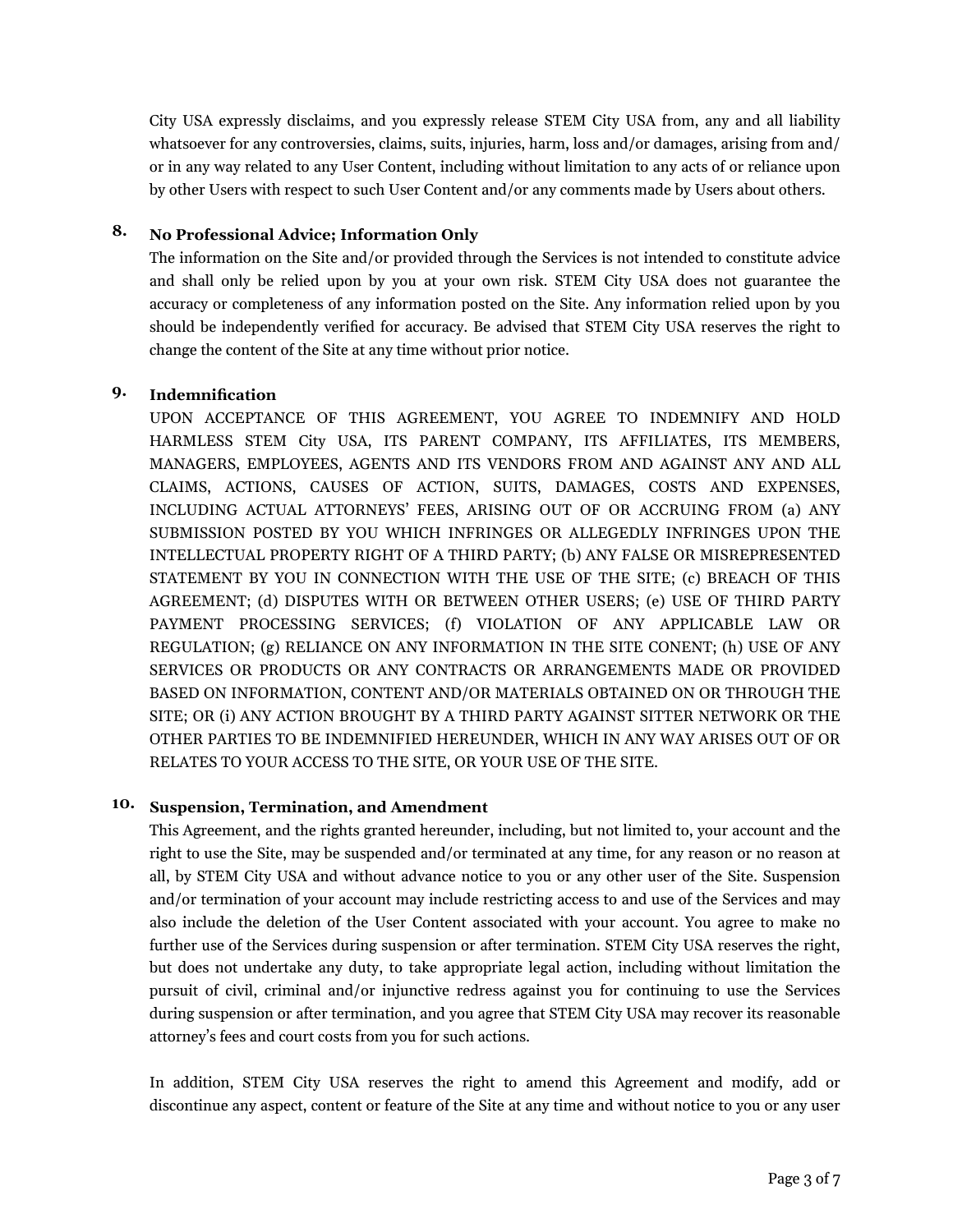of the Site.

#### **11. Intellectual Property**

ALL INTELLECTUAL PROPERTY AND INTELLECTUAL PROPERTY RIGHTS OWNED OR LICENSED BY STEM CITY USA AND WHICH ARE USED IN THE OPERATION OF THE SITE AND THE SERVICES, INCLUDING BUT NOT LIMITED TO, ANY PATENTS, COPYRIGHTS, TRADEMARKS, INTERNET DOMAIN NAMES, WEB SITES, WEB PAGES, URLS (INCLUDING WITHOUT LIMITATION, WWW.STEMCITYUSA.COM), DIRECTORY NAMES OR OTHER COMPUTER ADDRESSES, SERVICE MARKS, TRADE NAMES (INCLUDING WITHOUT LIMITATION, THE NAME "STEM CITY USA" AND ANY VARIATIONS THEREOF), LOGOS, TRADE SECRETS, DATABASES, SCHEMATICS, KNOW HOW, CONFIDENTIAL AND PROPRIETARY INFORMATION, INVENTIONS, IMPROVEMENTS, DISCOVERIES, CONCEPTIONS, IDEAS, TECHNIQUES, DESIGNS, PRODUCTS, SOFTWARE, DIAGRAMS, MODELS AND OTHER COPYRIGHTABLE MATERIAL, WHETHER REGISTERED OR UNREGISTERED, PATENTABLE OR NON- PATENTABLE, AND ANY APPLICATIONS THEREFOR (COLLECTIVELY "PROPRIETARY MATERIAL") ARE OWNED BY STEM CITY USA OR ITS USERS AND LICENSEES. THIS PROPRIETARY MATERIAL IS PROTECTED IN ALL FORMS, MEDIA AND TECHNOLOGIES NOW KNOWN OR HEREINAFTER DEVELOPED.

STEM CITY USA ALSO OWNS THE COORDINATION, SELECTION, ARRANGEMENT AND ENHANCEMENT OF SUCH PROPRIETARY MATERIALS AS A COLLECTIVE WORK AND/OR COMPI-LATION UNDER THE UNITED STATES COPYRIGHT ACT, AS AMENDED. YOU ACKNOWLEDGE AND AGREE THAT YOU MAY NOT COPY, DOWNLOAD, USE, REDESIGN, RECONFIGURE, OR RE-TRANSMIT ANYTHING FROM THE SITE AND/OR ANYTHING PROVIDED THROUGH THE SER-VICES WITHOUT STEM CITY USA'S PRIOR EXPRESS WRITTEN PERMISSION. FURTHERMORE, YOU ACKNOWLEDGE AND AGREE THAT YOU ARE NOT ALLOWED TO POST, DISTRIBUTE OR REPRODUCE ANY USER CONTENT THAT YOU DO NOT OWN, OR WHICH YOU DO NOT HAVE PERMISSION TO USE. VIOLATION OF THIS POLICY MAY RESULT IN COPYRIGHT, TRADEMARK OR OTHER INTELLECTUAL PROPERTY RIGHTS VIOLATIONS AND LIABILITY, AND SUBJECT YOU TO TERMINATION OR SUSPENSION FROM THE SERVICES AND/OR CIVIL AND/OR CRIMI-NAL PENALTIES.

#### **12. No Third Party Benefciaries**

You understand and agree that, except as otherwise expressly provided in this Agreement, there shall be no third party benefciaries to this Agreement.

#### **13. Limited License**

Subject to the terms and conditions set forth in this Agreement, STEM City USA grants you a personal, nonexclusive, nontransferable, revocable right to use the Services solely for the authorized purposes stated in these Agreement provided that you do not: (a) copy, modify, distribute, create a derivative work of, publicly perform or publicly display the Services or the Proprietary Materials; (b) reverse engineer, reverse assemble or otherwise attempt to discover any source code; (c) modify or attempt to modify the Services in any manner or form; (d) resell or make any commercial use of the Services or the Proprietary Materials; (e) use any data mining, robots, scrapers or similar data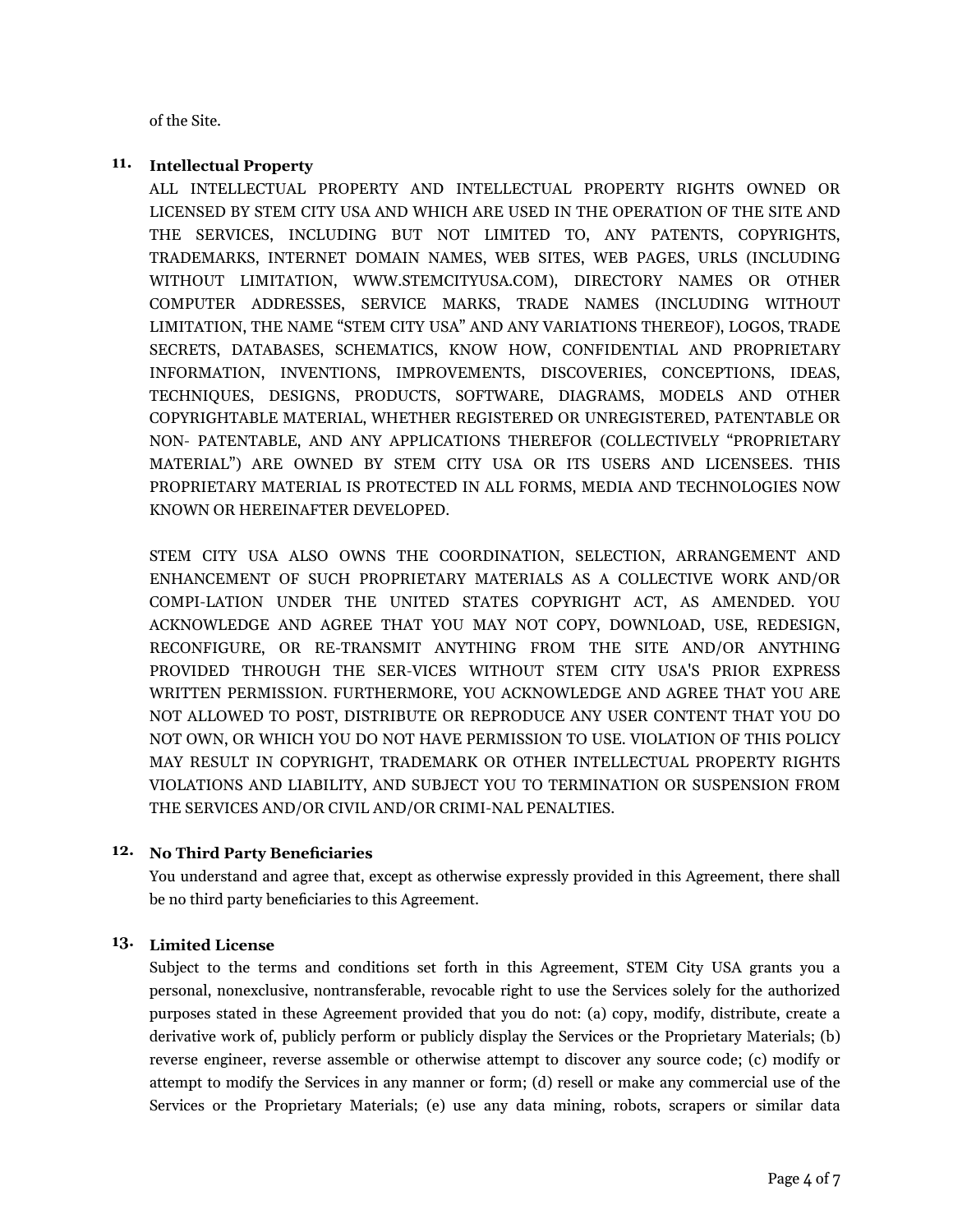gathering or extraction methods; (f) use the Services or the Proprietary Materials other than for their intended purpose; or (g) violate this Agreement. Any use of the Services or the Proprietary Materials other than as specifcally authorized herein, without the prior written permission of STEM City USA, is strictly prohibited and will terminate the license granted herein. Such unauthorized use may also violate applicable laws, including without limitation copyright and trademark laws and applicable communications regulations and statutes. Unless explicitly stated herein, nothing in this Agreement shall be construed as conferring any license to intellectual property rights, whether by estoppel, implication or otherwise. This license is revocable at any time.

## **14. Modifcations to the Services**

STEM City USA reserves the right to modify, change, amend or discontinue entirely all or any portion of the Site and/or Services without notice and without regard to the effects that such modifcation, change, amendment or discontinuance may have on you or any other User. Under any of the above circumstances, STEM City USA shall incur absolutely no liability to you or any other User of the Site and/or Services arising out of or related to such action.

#### **15. No Joint Venture**

This Agreement and your use of the Services do not create an independent contractor, partnership, joint venture, employer-employee or franchiser- franchisee relationship between you and STEM City USA. As such, you shall not have, or hold out to any third party as having, any authority to make any statements, representations or commitments of any kind, or to take any action, that shall be binding on STEM City USA, except as provided herein or authorized in writing by STEM City USA.

STEM CITY USA IS NOT AN EMPLOYMENT SERVICE OR AGENCY, DOES NOT SERVE AS AN EMPLOYER OF USERS AND DOES NOT RECRUIT USERS FOR EMPLOYMENT, SECURE EMPLOYMENT FOR USERS OR EVALUATE OR TEST USERS FOR EMPLOYMENT PURPOSES.

# **16. Limitations on Use**

In the interest of maintaining the performance and availability of the Services and in enforcing this Agreement, STEM City USA reserves the right to place certain limitations on your access to the Services. You acknowledge that this term supersedes any specifc offer made by STEM City USA and that these limitations may be enforced in STEM City USA's sole discretion. If you feel that these limitations are interfering with legitimate use of STEM City USA in keeping with the Agreement, you agree to refer this concern to STEM City USA and abide by the determination of STEM City USA.

#### **17. Disclaimer of Warranties**

THE MATERIALS WITHIN THE SITE, THE MATERIALS OF ANY THIRD PARTIES, AND THE SERVICES PROVIDED ARE PROVIDED "AS IS" AND WITHOUT WARRANTIES OF ANY KIND, EITHER EXPRESS OR IMPLIED. STEM City USA EXPRESSLY DISCLAIMS ANY AND ALL WARRANTIES, INCLUDING, BUT NOT LIMITED TO, ANY IMPLIED WARRANTIES OF MERCHANTABILITY, FITNESS FOR A PARTICULAR USE AND NON INFRINGEMENT.

STEM City USA MAKES NO WARRANTY WITH RESPECT TO THE FUNCTIONALITY OF THE MATERIALS, SERVICES AND PRODUCTS CONTAINED HEREIN OR THAT SUCH MATERIALS,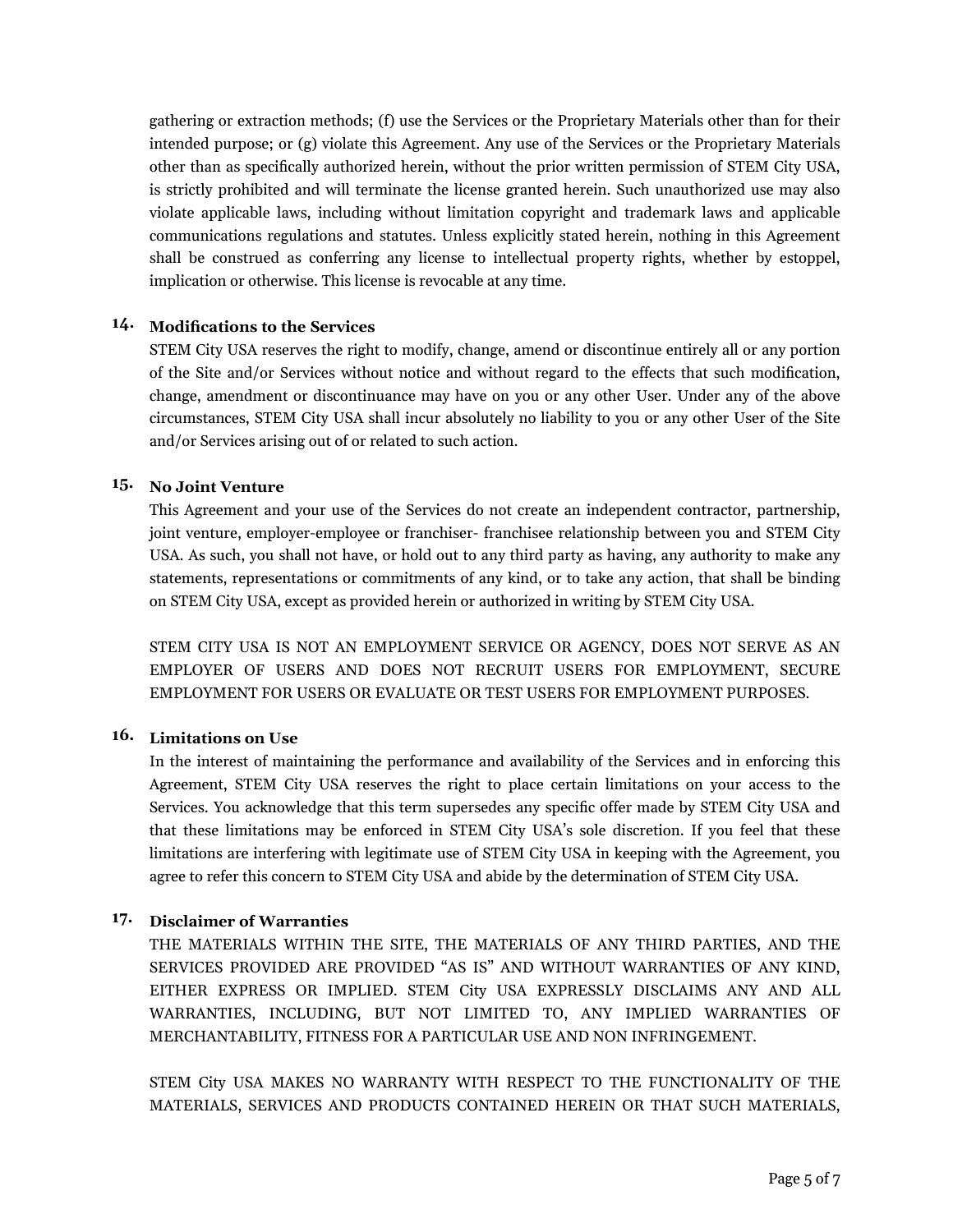SERVICES AND PRODUCTS SHALL OPERATE UNINTERRUPTED OR BE ERROR FREE OR THAT SUCH MATERIALS, SERVICES AND PRODUCTS WILL BE FREE FROM CORRECTABLE DEFECTS OR THAT THE SITE OR ANY THIRD-PARTY LINKS SHALL BE FREE FROM VIRUSES. YOU AGREE THAT YOU ARE USING THE SITE AT YOUR OWN RISK AND WITHOUT RELIANCE ON ANY STATEMENT, ACT OR OMISSION OF STEM City USA WITH RESPECT TO THE SERVICES, THE SITE OR THE USE OF THE SITE. STEM City USA SHALL NOT BE LIABLE FOR, AND YOU EXPRESSLY RELEASE SITTER NETWORK FROM, ANY AND ALL LIABILITY WHATSOEVER FOR ANY CONTROVERSIES, CLAIMS, SUITS, INJURIES OR DAMAGES ARISING FROM THE USE OR INABILITY TO USE THE SERVICES.

## **18. Assumption of Risk**

You assume all risks when using the Services, including without limitation all of the risks associated with any online or offline interactions with other Users. You agree to take all necessary precautions when interacting with other Users.

#### **19. Limitation of Liability**

YOU EXPRESSLY RELEASE STEM City USA, FROM ANY AND ALL LIABILITY WHATSOEVER FOR ANY CONTROVERSIES, CLAIMS, SUITS, INJURIES, LOSSES, HARM AND/OR DAMAGES ARISING FROM AND/OR IN ANY WAY RELATED TO THE SERVICES OR YOUR INTERACTIONS OR DEALINGS WITH USERS, INCLUDING WITHOUT LIMITATION ANY ACTS AND/OR OMISSIONS OF USERS IN ANY WAY USING THE SERVICES, WHETHER ON OR OFF THE SITE. ANY DIRECT, INDIRECT, PUNITIVE, INCIDENTAL, SPECIAL, CONSEQUENTIAL OR OTHER DAMAGES ARISING OUT OF OR IN ANY WAY CONNECTED WITH THE SERVICES PROVIDED OR YOUR USE OF THE SITE, THE OPERATION OF THE SITE OR THE FAILURE OF THE SITE TO OPERATE, ANY INFORMATION, SOFTWARE, PRODUCTS, THIRD-PARTY LINKS AND SERVICES OBTAINED THROUGH THE SITE, OR ARISING OUT OF THE USE OF THE SITE, INCLUDING ANY THIRD-PARTY LINKS. THIS LIMITATION OF LIABILITY SHALL APPLY TO ALL CAUSES OF ACTION OF ANY KIND, WHETHER ARISING UNDER CONTRACT, TORT (INCLUDING NEGLIGENCE), STRICT LIABILITY, BREACH OF WARRANTY OR OTHERWISE, AND WHETHER OR NOT SITTER NETWORK HAS BEEN ADVISED OF THE POTENTIAL FOR SUCH DAMAGES. YOU AGREE THAT STEM CITY USA, ITS PARENT COMPANY, ITS MEMBERS, MANAGERS, EMPLOYEES, AGENTS AND AFFILIATES, INCLUDING ITS VENDORS, SHALL NOT BE LIABLE TO YOU FOR ANY DEFAMATORY, OFFENSIVE OR ILLEGAL CONDUCT OF ANY USER OF THE SERVICES AND/OR SITE, INCLUDING YOURSELF. THE EFFECT OF THE TERMS AND CONDITIONS OF THIS AGREEMENT AND THE RIGHTS THAT YOU HAVE PURSUANT HERETO MAY VARY FROM STATE TO STATE. CERTAIN STATES DO NOT PERMIT LIMITATIONS, AS SET FORTH HEREIN, AND, AS SUCH, THE EXCLUSION OR LIMITATION OF INCIDENTAL OR CONSEQUENTIAL DAMAGES MAY NOT APPLY TO YOU.

# **20. Notice**

Any notice or other communication to be given hereunder shall be in writing and given by facsimile, postpaid registered or certifed mail return receipt requested, or electronic mail to the address listed below.